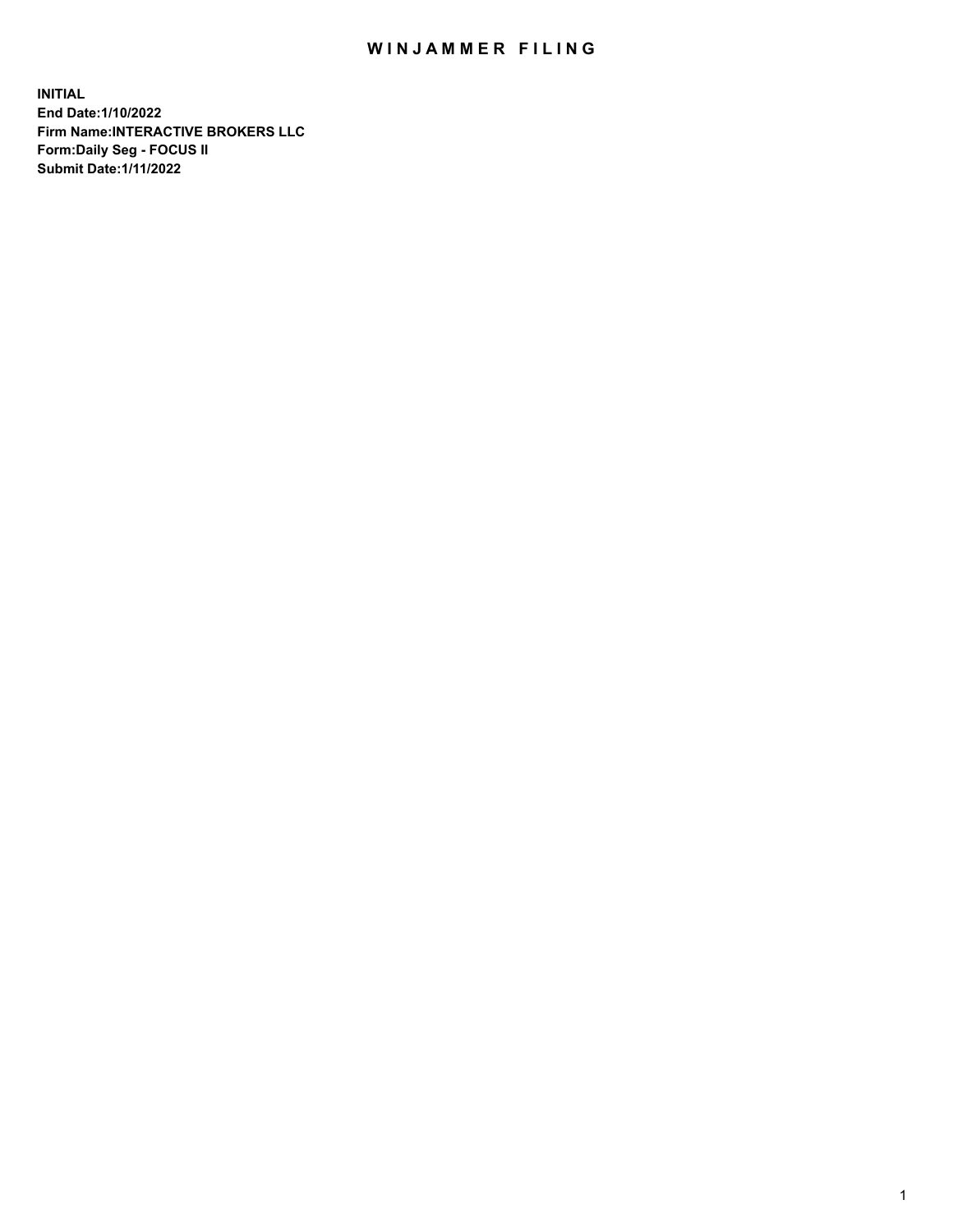**INITIAL End Date:1/10/2022 Firm Name:INTERACTIVE BROKERS LLC Form:Daily Seg - FOCUS II Submit Date:1/11/2022 Daily Segregation - Cover Page**

| Name of Company                                                                                                                                                                                                                                                                                                                | <b>INTERACTIVE BROKERS LLC</b>                                                   |
|--------------------------------------------------------------------------------------------------------------------------------------------------------------------------------------------------------------------------------------------------------------------------------------------------------------------------------|----------------------------------------------------------------------------------|
| <b>Contact Name</b>                                                                                                                                                                                                                                                                                                            | James Menicucci                                                                  |
| <b>Contact Phone Number</b>                                                                                                                                                                                                                                                                                                    | 203-618-8085                                                                     |
| <b>Contact Email Address</b>                                                                                                                                                                                                                                                                                                   | jmenicucci@interactivebrokers.c<br>om                                            |
| FCM's Customer Segregated Funds Residual Interest Target (choose one):<br>a. Minimum dollar amount: ; or<br>b. Minimum percentage of customer segregated funds required:% ; or<br>c. Dollar amount range between: and; or<br>d. Percentage range of customer segregated funds required between: % and %.                       | <u>0</u><br>$\overline{\mathbf{0}}$<br>155,000,000 245,000,000<br>0 <sub>0</sub> |
| FCM's Customer Secured Amount Funds Residual Interest Target (choose one):<br>a. Minimum dollar amount: ; or<br>b. Minimum percentage of customer secured funds required:% ; or<br>c. Dollar amount range between: and; or<br>d. Percentage range of customer secured funds required between:% and%.                           | <u>0</u><br>$\overline{\mathbf{0}}$<br>80,000,000 120,000,000<br>00              |
| FCM's Cleared Swaps Customer Collateral Residual Interest Target (choose one):<br>a. Minimum dollar amount: ; or<br>b. Minimum percentage of cleared swaps customer collateral required:% ; or<br>c. Dollar amount range between: and; or<br>d. Percentage range of cleared swaps customer collateral required between:% and%. | <u>0</u><br>$\underline{\mathbf{0}}$<br>0 <sub>0</sub><br>0 <sub>0</sub>         |

Attach supporting documents CH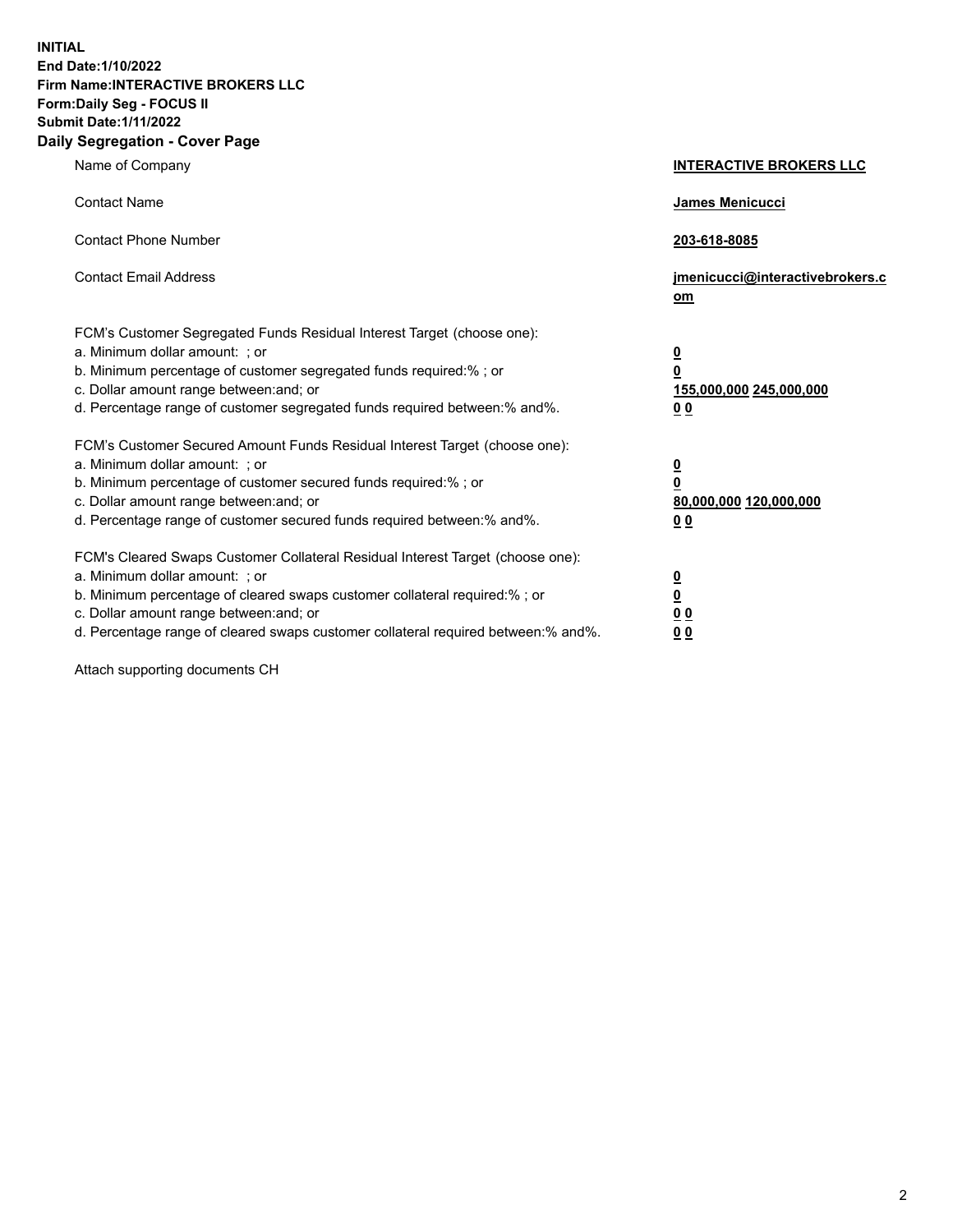**INITIAL End Date:1/10/2022 Firm Name:INTERACTIVE BROKERS LLC Form:Daily Seg - FOCUS II Submit Date:1/11/2022 Daily Segregation - Secured Amounts**

|                | Daily Ocglegation - Occuled Anioants                                                                       |                                               |
|----------------|------------------------------------------------------------------------------------------------------------|-----------------------------------------------|
|                | Foreign Futures and Foreign Options Secured Amounts                                                        |                                               |
|                | Amount required to be set aside pursuant to law, rule or regulation of a foreign                           | $0$ [7305]                                    |
|                | government or a rule of a self-regulatory organization authorized thereunder                               |                                               |
| 1.             | Net ledger balance - Foreign Futures and Foreign Option Trading - All Customers                            |                                               |
|                | A. Cash                                                                                                    | <u>-674,991,744</u> [7315]                    |
|                | B. Securities (at market)                                                                                  | $0$ [7317]                                    |
| 2.             | Net unrealized profit (loss) in open futures contracts traded on a foreign board of trade                  | 1,159,682,706 [7325]                          |
| 3.             | Exchange traded options                                                                                    |                                               |
|                | a. Market value of open option contracts purchased on a foreign board of trade                             | 115,356 [7335]                                |
|                | b. Market value of open contracts granted (sold) on a foreign board of trade                               | $-6,257$ [7337]                               |
| 4.             | Net equity (deficit) (add lines 1. 2. and 3.)                                                              | 484,800,061 [7345]                            |
| 5.             | Account liquidating to a deficit and account with a debit balances - gross amount                          | 5,462 [7351]                                  |
|                | Less: amount offset by customer owned securities                                                           | 0 [7352] 5,462 [7354]                         |
| 6.             | Amount required to be set aside as the secured amount - Net Liquidating Equity                             | 484,805,523 [7355]                            |
|                | Method (add lines 4 and 5)                                                                                 |                                               |
| 7.             | Greater of amount required to be set aside pursuant to foreign jurisdiction (above) or line                | 484,805,523 [7360]                            |
|                | 6.                                                                                                         |                                               |
|                | FUNDS DEPOSITED IN SEPARATE REGULATION 30.7 ACCOUNTS                                                       |                                               |
| $\mathbf{1}$ . | Cash in banks                                                                                              |                                               |
|                | A. Banks located in the United States                                                                      | 82,960,688 [7500]                             |
|                | B. Other banks qualified under Regulation 30.7                                                             | 0 [7520] 82,960,688 [7530]                    |
| 2.             | <b>Securities</b>                                                                                          |                                               |
|                | A. In safekeeping with banks located in the United States                                                  | 299,763,000 [7540]                            |
|                | B. In safekeeping with other banks qualified under Regulation 30.7                                         | 0 [7560] 299,763,000 [7570]                   |
| 3.             | Equities with registered futures commission merchants                                                      |                                               |
|                | A. Cash                                                                                                    | $0$ [7580]                                    |
|                | <b>B.</b> Securities                                                                                       | $0$ [7590]                                    |
|                | C. Unrealized gain (loss) on open futures contracts                                                        | $0$ [7600]                                    |
|                | D. Value of long option contracts                                                                          | $0$ [7610]                                    |
|                | E. Value of short option contracts                                                                         | 0 [7615] 0 [7620]                             |
| 4.             | Amounts held by clearing organizations of foreign boards of trade                                          |                                               |
|                | A. Cash                                                                                                    | $0$ [7640]                                    |
|                | <b>B.</b> Securities                                                                                       | $0$ [7650]                                    |
|                | C. Amount due to (from) clearing organization - daily variation                                            | $0$ [7660]                                    |
|                | D. Value of long option contracts                                                                          | $0$ [7670]                                    |
|                | E. Value of short option contracts                                                                         | 0 [7675] 0 [7680]                             |
| 5.             | Amounts held by members of foreign boards of trade                                                         |                                               |
|                | A. Cash                                                                                                    | -929,295,242 <sup>[7700]</sup>                |
|                | <b>B.</b> Securities                                                                                       | $0$ [7710]                                    |
|                | C. Unrealized gain (loss) on open futures contracts                                                        | 1,154,068,461 [7720]                          |
|                | D. Value of long option contracts                                                                          | 115,356 [7730]                                |
|                | E. Value of short option contracts                                                                         | <mark>-6,257</mark> [7735] 224,882,318 [7740] |
| 6.             | Amounts with other depositories designated by a foreign board of trade                                     | $0$ [7760]                                    |
| 7.<br>8.       | Segregated funds on hand                                                                                   | $0$ [7765]                                    |
|                | Total funds in separate section 30.7 accounts                                                              | 607,606,006 [7770]                            |
| 9.             | Excess (deficiency) Set Aside for Secured Amount (subtract line 7 Secured Statement<br>Page 1 from Line 8) | 122,800,483 [7380]                            |
| 10.            | Management Target Amount for Excess funds in separate section 30.7 accounts                                | 80,000,000 [7780]                             |
| 11.            | Excess (deficiency) funds in separate 30.7 accounts over (under) Management Target                         | 42,800,483 [7785]                             |
|                |                                                                                                            |                                               |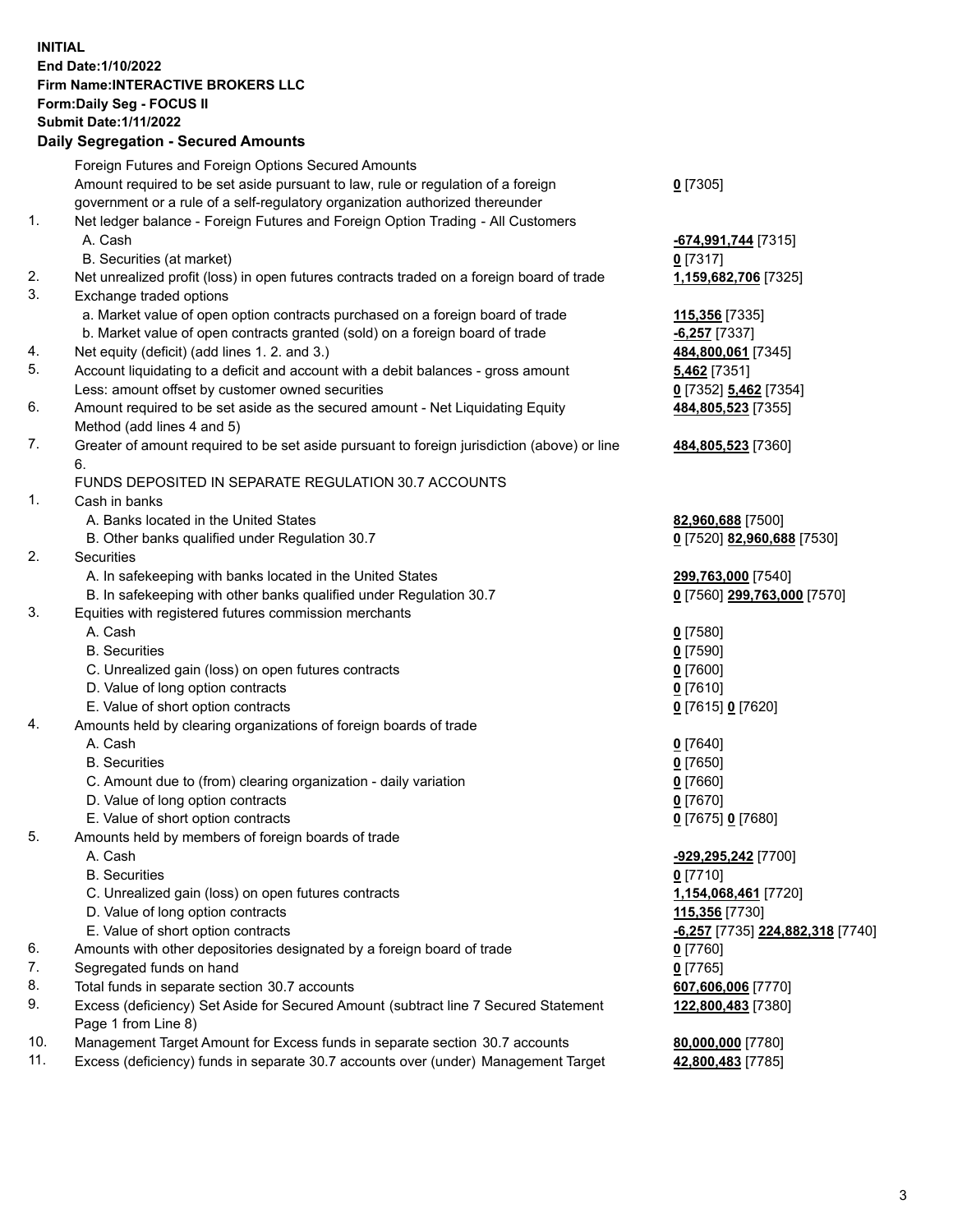**INITIAL End Date:1/10/2022 Firm Name:INTERACTIVE BROKERS LLC Form:Daily Seg - FOCUS II Submit Date:1/11/2022 Daily Segregation - Segregation Statement** SEGREGATION REQUIREMENTS(Section 4d(2) of the CEAct) 1. Net ledger balance A. Cash **7,595,293,289** [7010] B. Securities (at market) **0** [7020] 2. Net unrealized profit (loss) in open futures contracts traded on a contract market **118,051,218** [7030] 3. Exchange traded options A. Add market value of open option contracts purchased on a contract market **552,405,757** [7032] B. Deduct market value of open option contracts granted (sold) on a contract market **-502,256,050** [7033] 4. Net equity (deficit) (add lines 1, 2 and 3) **7,763,494,214** [7040] 5. Accounts liquidating to a deficit and accounts with debit balances - gross amount **1,043,449** [7045] Less: amount offset by customer securities **0** [7047] **1,043,449** [7050] 6. Amount required to be segregated (add lines 4 and 5) **7,764,537,663** [7060] FUNDS IN SEGREGATED ACCOUNTS 7. Deposited in segregated funds bank accounts A. Cash **966,983,986** [7070] B. Securities representing investments of customers' funds (at market) **4,578,997,390** [7080] C. Securities held for particular customers or option customers in lieu of cash (at market) **0** [7090] 8. Margins on deposit with derivatives clearing organizations of contract markets A. Cash **1,997,830,087** [7100] B. Securities representing investments of customers' funds (at market) **339,208,021** [7110] C. Securities held for particular customers or option customers in lieu of cash (at market) **0** [7120] 9. Net settlement from (to) derivatives clearing organizations of contract markets **36,690,020** [7130] 10. Exchange traded options A. Value of open long option contracts **552,405,757** [7132] B. Value of open short option contracts **-502,256,050** [7133] 11. Net equities with other FCMs A. Net liquidating equity **0** [7140] B. Securities representing investments of customers' funds (at market) **0** [7160] C. Securities held for particular customers or option customers in lieu of cash (at market) **0** [7170] 12. Segregated funds on hand **0** [7150] 13. Total amount in segregation (add lines 7 through 12) **7,969,859,211** [7180] 14. Excess (deficiency) funds in segregation (subtract line 6 from line 13) **205,321,548** [7190] 15. Management Target Amount for Excess funds in segregation **155,000,000** [7194]

16. Excess (deficiency) funds in segregation over (under) Management Target Amount Excess

**50,321,548** [7198]